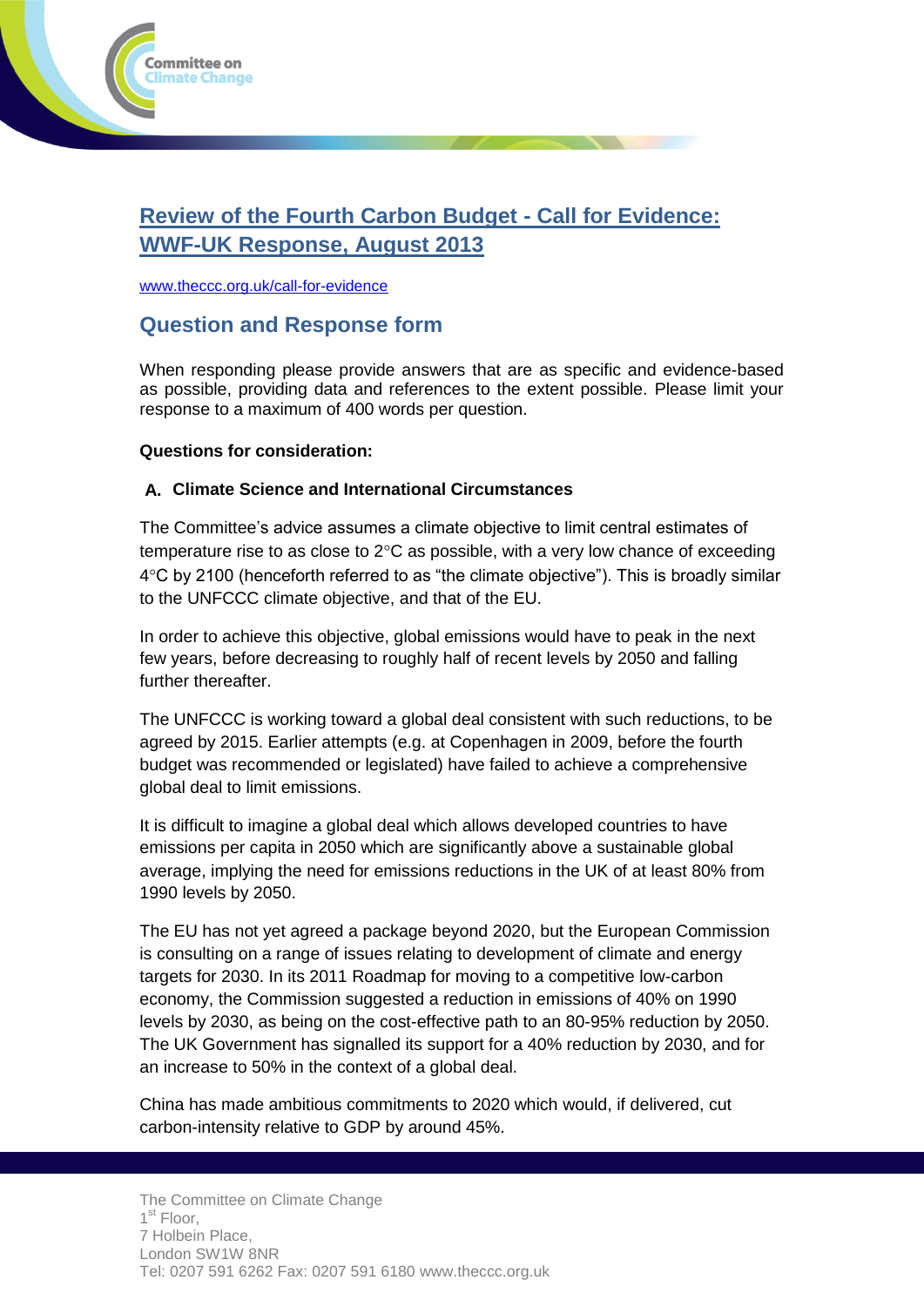

The United States could achieve its Copenhagen Accord commitment to reduce emissions by 17% on 2005 levels without the need for further federal legislation.

*Question 1: Does the scientific evidence justifying the climate objective remain the same as in 2010? In particular, is there new evidence on climate change impacts?*

The latest scientific evidence confirms that addressing climate change remains as urgent as ever and that this would be a particularly bad time for the international community (and key influential countries within it like the UK) to reduce efforts to prevent temperature rises in excess of 2ºC compared to pre-industrial levels, the formally stated objective of the international negotiation process to avoid dangerous levels of climate change.

#### **1/A better understanding of environmental impacts**

The scientific evidence on climate change has remained broadly unchanged since 2010 but recent reports are providing a much clearer picture of the significant environmental impacts that climate change is currently causing and will cause in the future if not urgently and adequately mitigated. For example:

#### *Impacts on equatorial regions*

- the scientific analysis published in the World Bank's second *Turn Down the Heat* report**1**, found that whilst climate change has and will have impacts on all parts of the world, these impacts are likely to be more greatly felt in the equatorial parts of the world than in regions of higher latitudes. Regions that are likely to be particularly affected include parts of Sub-Saharan Africa, South-East Asia and South Asia. The report notes that future impacts of climate change in these regions (some of which are already being observed at the current level of 0.8C of warming) include the growing occurrence of extreme heat waves, changes to rain patterns and likely reduction of water availability, a reduction in crop yields such as rice, wheat and maize, significant changes to terrestrial ecosystems which could lead to the extinction of some species, risk of sea level rises and the increased acidification of oceans which is projected to cause major damage on coral reef systems and losses in fish production. The report notes that these projected impacts are likely to seriously undermine food security and could *"push households below the poverty trap threshold"*. Importantly however, *"many of the worst projected climate impacts could still be avoided by holding warming below 2°C".*

 $\overline{a}$ **1** World Bank, *Turn Down the Heat,* June 2013: [http://www.worldbank.org/en/news/feature/2013/06/19/what-climate](http://www.worldbank.org/en/news/feature/2013/06/19/what-climate-change-means-africa-asia-coastal-poor)[change-means-africa-asia-coastal-poor](http://www.worldbank.org/en/news/feature/2013/06/19/what-climate-change-means-africa-asia-coastal-poor)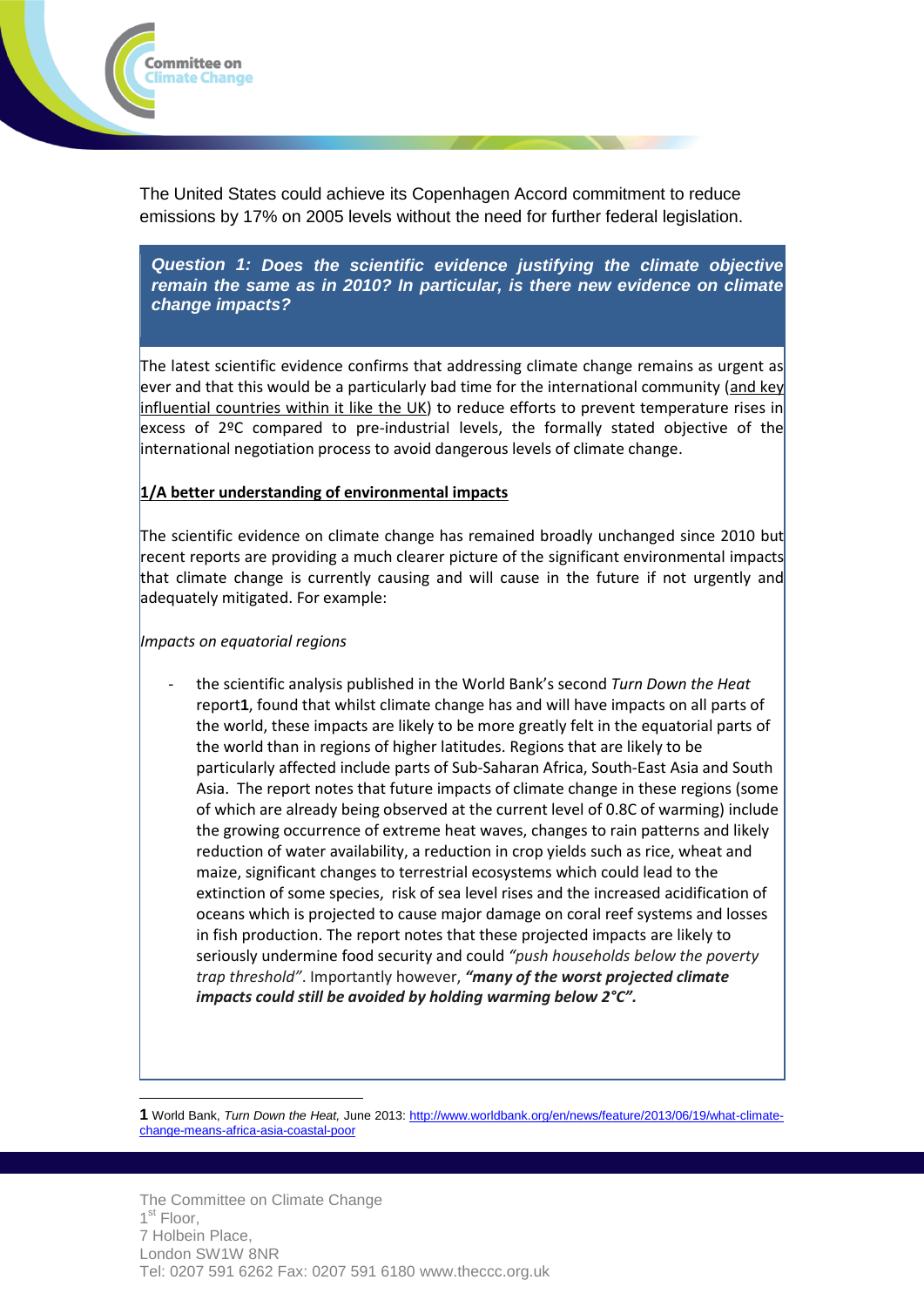

### *Impact on the Arctic region*

The Arctic has warmed at about twice the rate of the global average over the past few decades**2** with much of the Arctic reaching temperatures above 0°C in summer. As a result, climate change is already de-stabilising important arctic systems, including sea ice, the Greenland Ice Sheet, mountain glaciers and aspects of the arctic carbon cycle including methane release from soils, permafrost, lakes and wetlands.

The Arctic is predicted to be virtually free of summer sea ice within a generation**3**. Sea ice extent has decreased sharply in all seasons, with summer sea ice declining most dramatically – beyond the projections of IPCC 2007. The minimum 2012 sea ice extent was 1.32 million square miles**4**, 18% below the previous record low of 2007 and 49% below the 1979 to 2000 average. **The six lowest seasonal minimum ice extents in satellite record have all occurred in the last six years (2007 to 2012).**

Thicker multi-year ice is declining in extent meaning that arctic sea ice is becoming increasingly vulnerable to melting, opening the Arctic region and in particular the Arctic ocean to commercial pressures. Ice-free conditions existed in 2008 in both the Northeast and Northwest passages for the first time on record**5**.

Arctic change is unequivocal and has affected the Arctic earlier than predicted. A return to previous Arctic conditions in the foreseeable future is unlikely**6**.

*Latest understanding on heat waves*

a recent study from the Potsdam Institute of Climate Research and UCM university in Madrid found that heat extremes in summer months are already observed on 5% of the world's land surface and that this is likely to double by 2020 and quadruple by 2040**7**. The study also observed that such heat extremes were likely to cover 85% of the global land area in summer by 2100 if CO2 emissions continue at today's levels, which would have detrimental impacts on both human health and food production. In addition and under the same business as usual assumptions, even hotter

**4** <sup>4</sup> National Snow and Ice Data Centre (2012[\) http://nsidc.org/arcticseaicenews/2012/09/arctic-sea-ice-extent](http://nsidc.org/arcticseaicenews/2012/09/arctic-sea-ice-extent-settles-at-record-seasonal-minimum/)[settles-at-record-seasonal-minimum/](http://nsidc.org/arcticseaicenews/2012/09/arctic-sea-ice-extent-settles-at-record-seasonal-minimum/)

**5** Richter-Menge, J., and J.E. Overland (Eds.), 2010: Arctic Report Card 2010, http://www.arctic.noaa.gov/reportcard.

**6** Richter-Menge, J., and J.E. Overland (Eds.), 2010: Arctic Report Card 2010, http://www.arctic.noaa.gov/reportcard.

**7** Coumou, D., Robinson, A. (2013): Historic and future increase in the global land area affected by monthly heat extremes. *Environmental Research Letters* 8 034018: http://iopscience.iop.org/1748-9326/8/3/034018/article

 $\overline{a}$ **2** Sommerkorn, M and Hassol, SJ (Eds) Arctic Climate Feedbacks: Global Implications. WWF International Arctic Programme, Oslo, 2009. 97 pp..

**<sup>3</sup>** Wang, M., and J. E. Overland (2009). A sea ice free summer Arctic within 30 years?, *Geophys. Res. Lett.*, 36, L07502, doi:10.1029/2009GL037820.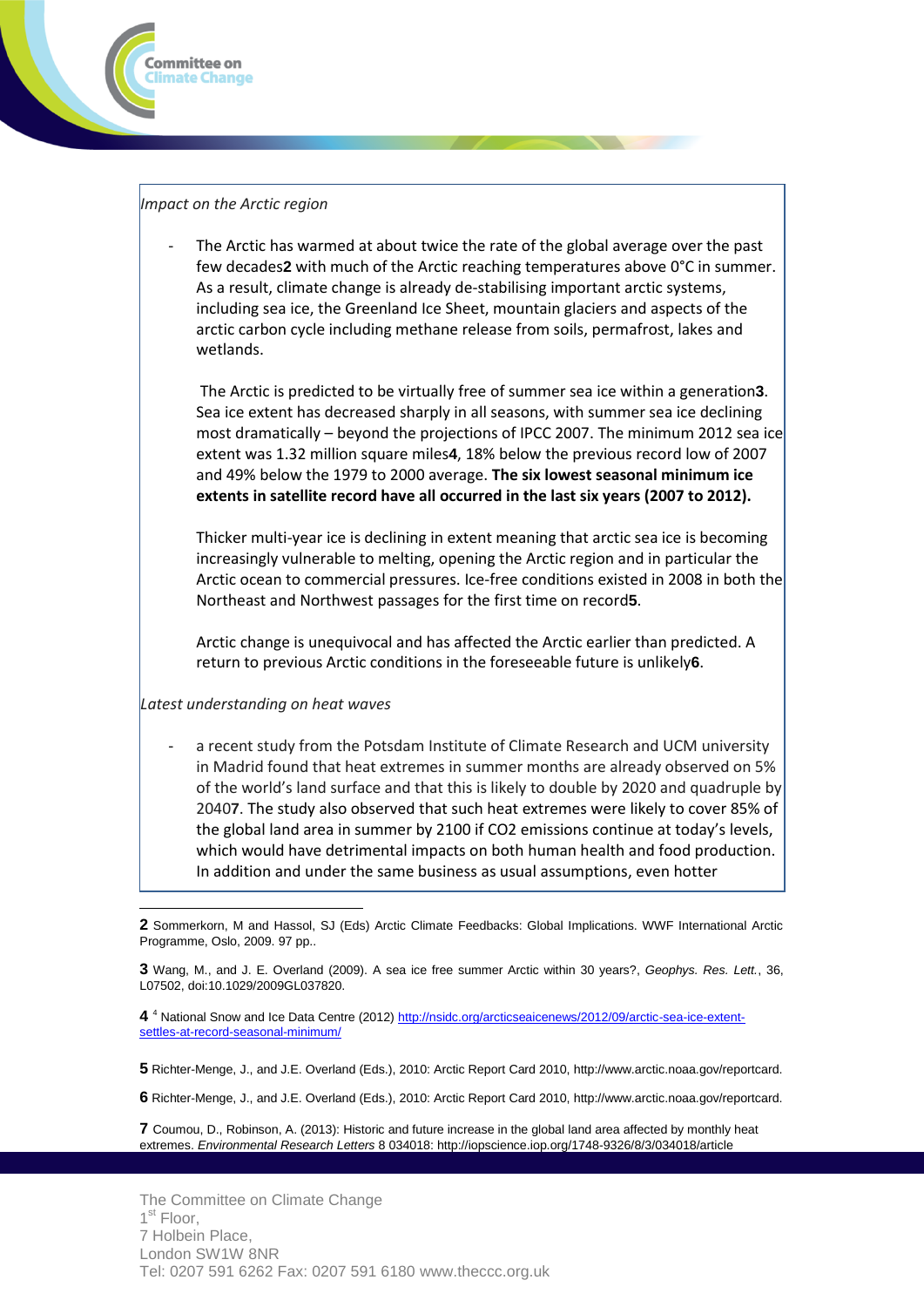extremes that are virtually non-existent today are likely to affect 60% of the global land area by then.

#### **2/ A greater understanding of impacts on the world economy & the development of the world's poorest countries**

A range of reports published at the end of 2012 from the World Bank**8**, the International Energy Agency**9** (IEA) and the United Nations Environment Programme (UNEP)**10** show that the challenge of tackling climate change is as urgent as ever. Key points from these reports show that:

 - **If current trends continue, the world is on track for a warming far in excess of 2ºC**, with the World Bank warning that *"even with the current mitigation commitments and pledges fully implemented, there is roughly a 20 percent likelihood of exceeding 4*º*C by 2100"* and *"if they are not met, a warming of 4*º*C could occur as early as the 2060s"11*. UNEP notes in particular that current global emissions of greenhouse gases (GHGs) are considerably higher than the maximum level of emissions that could be allowable in 2020 (44Gt CO2e) to stay within a *"likely"* chance (greater than 66%) of preventing temperature increases of more than 2ºC.

 **- The impact of projected levels of global warming would disproportionately impact** *"many of the world's poorest regions, which have the least economic, institutional, scientific and technical capacity to cope and adapt"12***.** These impacts would also severely undermine the provision of ecosystem services on which human society and the world economy are highly dependent. The World Bank notes in particular that *"in a 4ºC world climate change seems likely to become the dominant driver of ecosystem shifts, surpassing habitat destruction as the greatest threat to biodiversity. (…) Ecosystem damage would be expected to dramatically reduce the provision of ecosystem services on which society depends (for example, fisheries and protection coast-line afforded by coral reefs and mangroves)"13*.

**9** The International Energy Agency, *'World Energy Outlook 2012'*, November 2012: **<http://iea.org/publications/freepublications/publication/English.pdf>** 10 United Nations Environment Programme, *'The Emissions Gap Report 2012'*, November 2012: **<http://www.unep.org/publications/ebooks/emissionsgap2012/>**

**11** See World Bank report, page xiii.

 $\overline{a}$ 

Committee on limate Change!

- **12** See World Bank Report, page xiii.
- **13** See World Bank report, page xvi.

**<sup>8</sup>** The World Bank, *'Turn Down the Heat: Why a Warmer 4ºC World Must Be Avoided',* November 2012: **[http://climatechange.worldbank.org/sites/default/files/Turn\\_Down\\_the\\_heat\\_Why\\_a\\_4\\_degree\\_centrigrade\\_w](http://climatechange.worldbank.org/sites/default/files/Turn_Down_the_heat_Why_a_4_degree_centrigrade_warmer_world_must_be_avoided.pdf) [armer\\_world\\_must\\_be\\_avoided.pdf](http://climatechange.worldbank.org/sites/default/files/Turn_Down_the_heat_Why_a_4_degree_centrigrade_warmer_world_must_be_avoided.pdf)**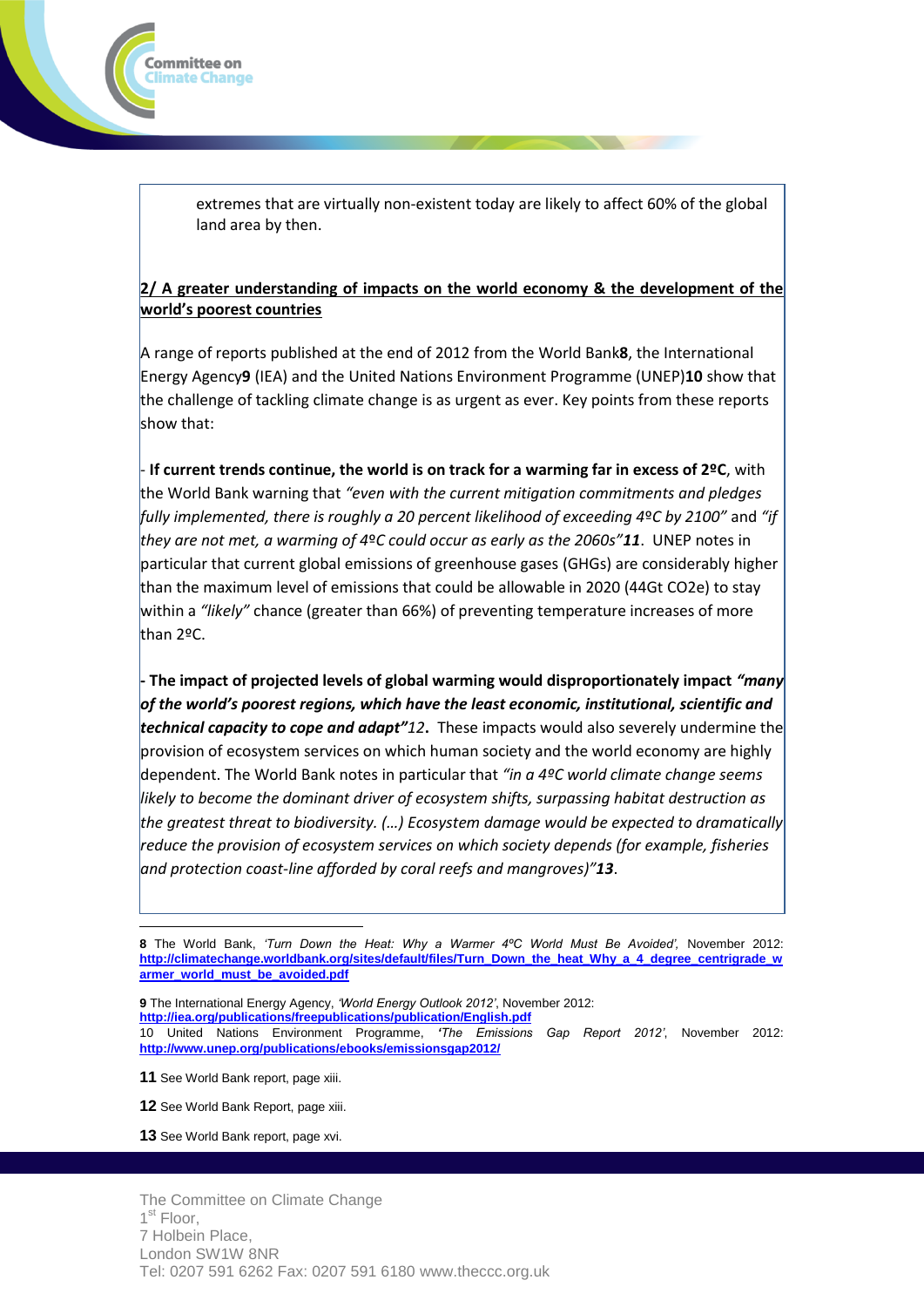

**Question 2** *Have the emissions pathways consistent with achieving this objective changed? In particular, is there new evidence on climate sensitivity to emissions?*

Despite the publication of a few recent papers suggesting possible changes to climate sensitivity, the latest evidence still confirms the validity of the IPCC's central estimation that a doubling of carbon dioxide in the atmosphere compared to pre-industrial levels will ultimately result in average global temperatures increasing by a range of 2ºC to 4.5ºC (equilibrium climate sensitivity), a conclusion recently supported for instance in a paper on climate sensitivity in *Nature Geoscience***15** and a series of three reports by the Met Office Hadley Centre examining the recent apparent pause in warming**16**. The third report published by the Met Office**17** states in particular that **"***The recent pause in global surface temperature rise does not materially alter the risks of substantial warming of the Earth by the end of this century. Nor does it invalidate the fundamental physics of global warming, the scientific basis of climate models and their estimates of climate sensitivity."*

The third report from the Met Office also notes that changes to the expected transient climate response (which is more relevant to measuring the warming in temperatures expected in the coming decades) are likely to be minimal:

*"When projections from the newer climate models are combined with observations, including those from the last 10 years, the uncertainty range for warming out to 2050 is reduced. The very highest values of projected warming are eliminated, but the lower bound is largely unchanged. The most likely warming is reduced by only 10%, indicating that the warming that we might previously have expected by 2050 would be delayed by only a few years." (emphasis added)*

 $\overline{a}$ **14** See World Energy Outlook 2012 Report, page 3.

Committee on Iimate Change:

**15** Nature Geoscience, *Energy Budget Constraints to Climate Response*, 19 May 2013: <http://www.nature.com/ngeo/journal/vaop/ncurrent/full/ngeo1836.html>

**16** Met Office Hadley Centre Reports on "the recent pause in warming", July 2013: <http://www.metoffice.gov.uk/research/news/recent-pause-in-warming>

**17** Met Office Hadley Centre, *The recent pause in global warming (3): what are the implications for future projections*  of warming?, July 2013: [http://www.metoffice.gov.uk/media/pdf/3/r/Paper3\\_Implications\\_for\\_projections.pdf](http://www.metoffice.gov.uk/media/pdf/3/r/Paper3_Implications_for_projections.pdf)

The Committee on Climate Change 1<sup>st</sup> Floor, 7 Holbein Place, London SW1W 8NR Tel: 0207 591 6262 Fax: 0207 591 6180 www.theccc.org.uk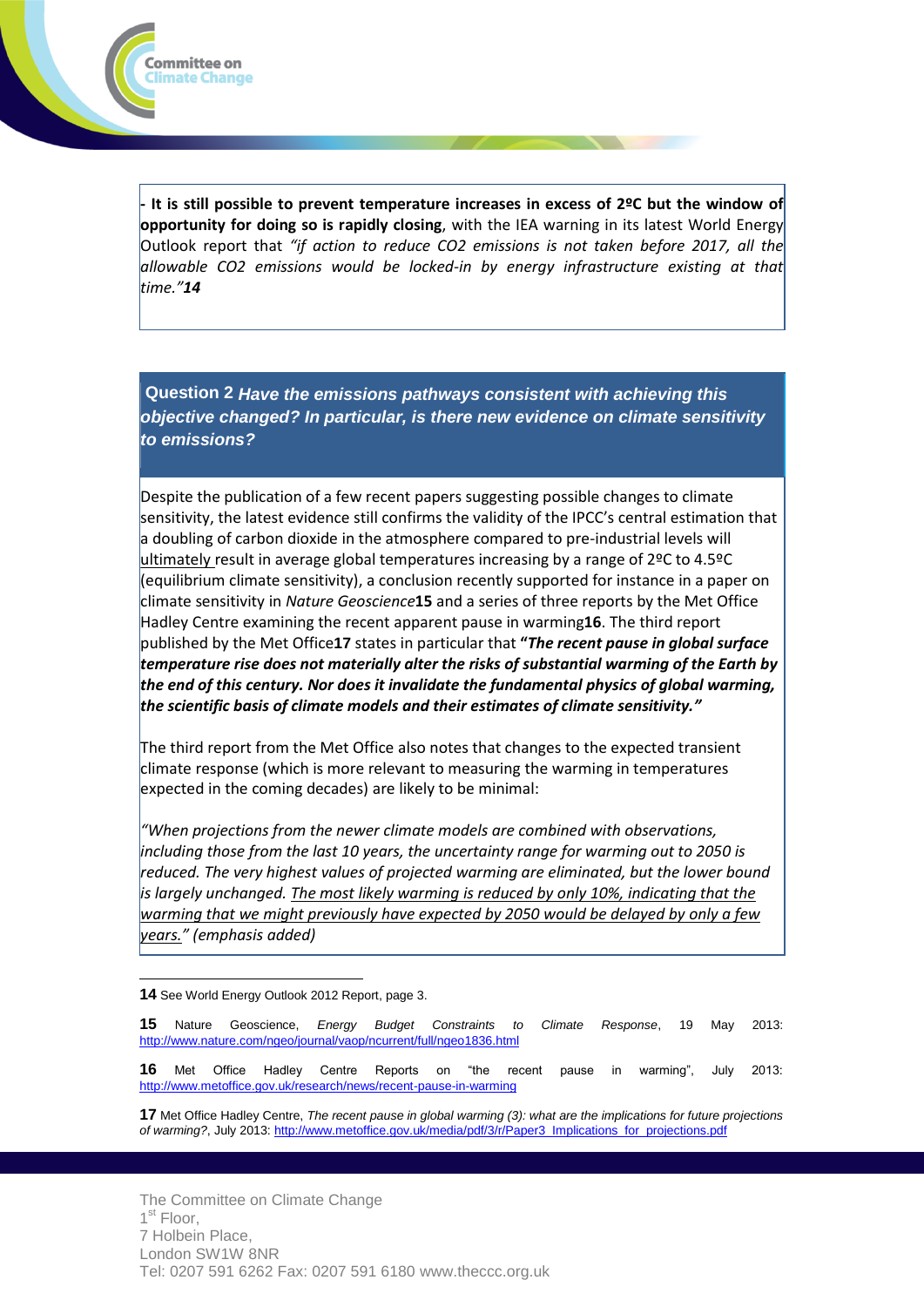

**Question 3** *Does the climate objective remain in play given international developments? Has the likelihood of getting global agreement changed significantly since the budget was set, and if so why?*

Developments within and out of the EU shows that the climate objective remains in play and that important positive developments are now taking place in key countries such as the United States and China.

### **Developments within the EU**

- Whilst international action to tackle greenhouse gas emissions falls far short of the action required to have a likely chance of preventing average temperature increases in excess of 2ºC, several countries around the world have started taking positive action to reduce their emissions. Within the EU, countries like Germany (through the 'EnergieWende')**18** and Denmark**19** have set themselves ambitious emission reduction goals out to 2050 and embarked on a radical transition towards an energy system based on renewable energy and high levels of energy efficiency.

#### **Developments outside the EU**

 $\overline{a}$ 

- Outside of the EU and whilst recognising that more ambitious action is required, major emitting countries such as South Africa (with the introduction of a new carbon tax in 2015) and China are doing far more than they are regularly given credit for. In its  $12^{th}$  5-year plan, the Chinese Government has set itself the following objectives for 2015: reducing its energy consumption per unit of GDP by 15% by 2015 compared to 2010 levels, reducing its emissions of CO2 per unit of GDP by 17% compared to 2010 levels (and by 40% to 45% by 2020 compared to 2005 levels) and increasing the share of non-fossil fuel energy to 11.4% of its overall primary energy mix by 2015 and 15% by 2020.**20** The Chinese government is also

**20** See *'China's Policies and Actions for Addressing Climate Change'*, The National Development and Reform Commission, The People's Republic of China, 2012: **<http://qhs.ndrc.gov.cn/zcfg/W020121122588539459161.pdf>**

**<sup>18</sup>** See in particular German Government's Energy Concept, September 2010: **[http://www.bmwi.de/English/Redaktion/Pdf/energy](http://www.bmwi.de/English/Redaktion/Pdf/energy-concept,property=pdf,bereich=bmwi,sprache=en,rwb=true.pdf)[concept,property=pdf,bereich=bmwi,sprache=en,rwb=true.pdf](http://www.bmwi.de/English/Redaktion/Pdf/energy-concept,property=pdf,bereich=bmwi,sprache=en,rwb=true.pdf)**. See in particular pages 4 and 5 and detailed sections on energy efficiency and renewable energy deployment.

**<sup>19</sup>** See latest Energy Agreement from March 2012. See the summary of Denmark's climate and energy policy on the Danish Energy Agency website: **[http://www.ens.dk/en-US/policy/danish-climate-and-energy](http://www.ens.dk/en-US/policy/danish-climate-and-energy-policy/Sider/danish-climate-and-energy-policy.aspx)[policy/Sider/danish-climate-and-energy-policy.aspx](http://www.ens.dk/en-US/policy/danish-climate-and-energy-policy/Sider/danish-climate-and-energy-policy.aspx)**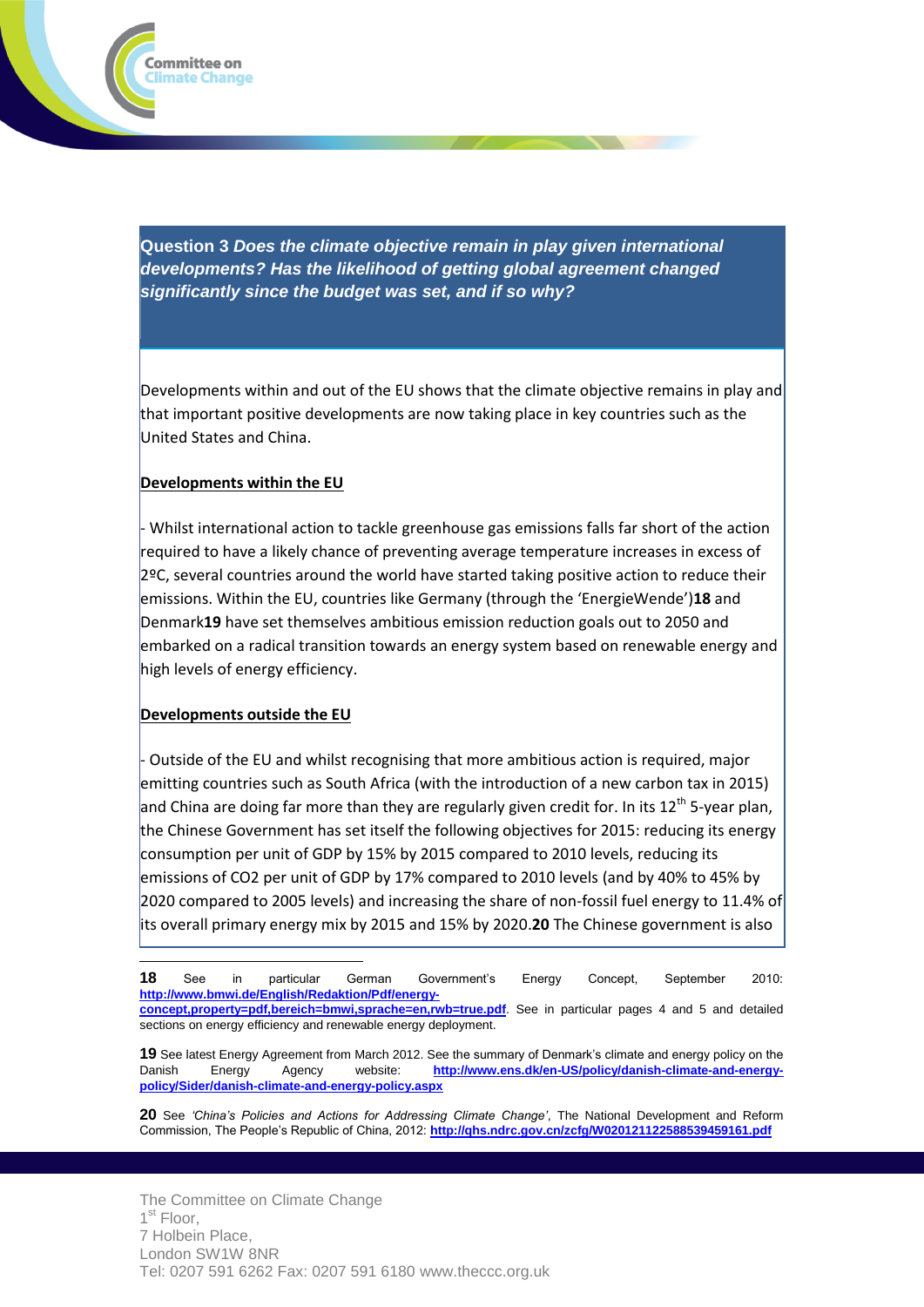considering the introduction of a carbon emissions cap for its next five-year plan (2016- 2020)**21**, whilst the United States government is considering a range of regulatory actions to reduce its economy's emissions.

### **The international impact of the UK's Climate Change Act & the risks inherent in diluting ambition**

- In many cases, the UK's Climate Change Act has already had a role in influencing positive developments in other parts of the world, such as the adoption of a new Climate Change Act in Mexico**22**, the development of the Clean Energy Act in Australia (which legislated an emissions trading scheme, an 80% emissions reduction target by 2050 and a Climate Change Authority closely resembling the Committee on Climate Change)**23**, a White Paper from the Norwegian Parliament**24** committing to investigating the need for a climate change act similar to the UK's and recent consideration given by the Danish Government to develop a UK-style climate change act.

- WWF's own work in China shows that the UK's Climate Change Act coupled with engagement on climate change through the Department for International Development (DFID), the Foreign and Commonwealth Office (FCO) and the British Council in China have played an important role in helping build momentum in China towards prioritising climate change mitigation and low-carbon developments on the political agenda, as well as supporting current discussions around running an emissions trading pilot scheme in China and introducing a possible carbon tax.

**- As explained in answer to question 8 below, the minimum emission reduction goal set in the Climate Change Act and the carbon budgets amount to the minimum conceivable action that the UK should pursue as part of international efforts to tackle climate change. If the UK were to water down its emission reduction commitments, this would send a very negative signal to other major economies and would be detrimental to the building of a positive momentum towards a global deal on climate change in 2015.** This is all the more the case given that 2014 will be a year of key milestones on the international climate change

**23** See Clean Energy Act 2011, the Clean Energy Regulator Act 2011,the Climate Change Authority Act 2011, the Clean Energy (Consequential Amendments) Act 2011 a[t http://www.cleanenergyregulator.gov.au/Carbon-Pricing-](http://www.cleanenergyregulator.gov.au/Carbon-Pricing-Mechanism/Legislation-and-regulations/Pages/default.aspx)[Mechanism/Legislation-and-regulations/Pages/default.aspx](http://www.cleanenergyregulator.gov.au/Carbon-Pricing-Mechanism/Legislation-and-regulations/Pages/default.aspx) **24** See the Norwegian Parliament's White Paper

(**[http://www.regjeringen.no/pages/37858627/PDFS/STM201120120021000DD\)](http://www.regjeringen.no/pages/37858627/PDFS/STM201120120021000DD)** and the cross-party agreement to take forward the development of a new climate change law in Norway (**<http://www.stortinget.no/Global/pdf/Innstillinger/Stortinget/2011-2012/inns-201112-390.pdf>**).

 $\overline{a}$ 

Committee on Iimate Change:

**<sup>21</sup>** <http://www.ft.com/cms/s/0/61cd4ec6-c6b1-11e2-a861-00144feab7de.html#axzz2c94p3Axn>

**<sup>22</sup>** See Globe International's 3rd Climate Legislation Study: http://www.globeinternational.org/index.php/legislationpolicy/studies/climate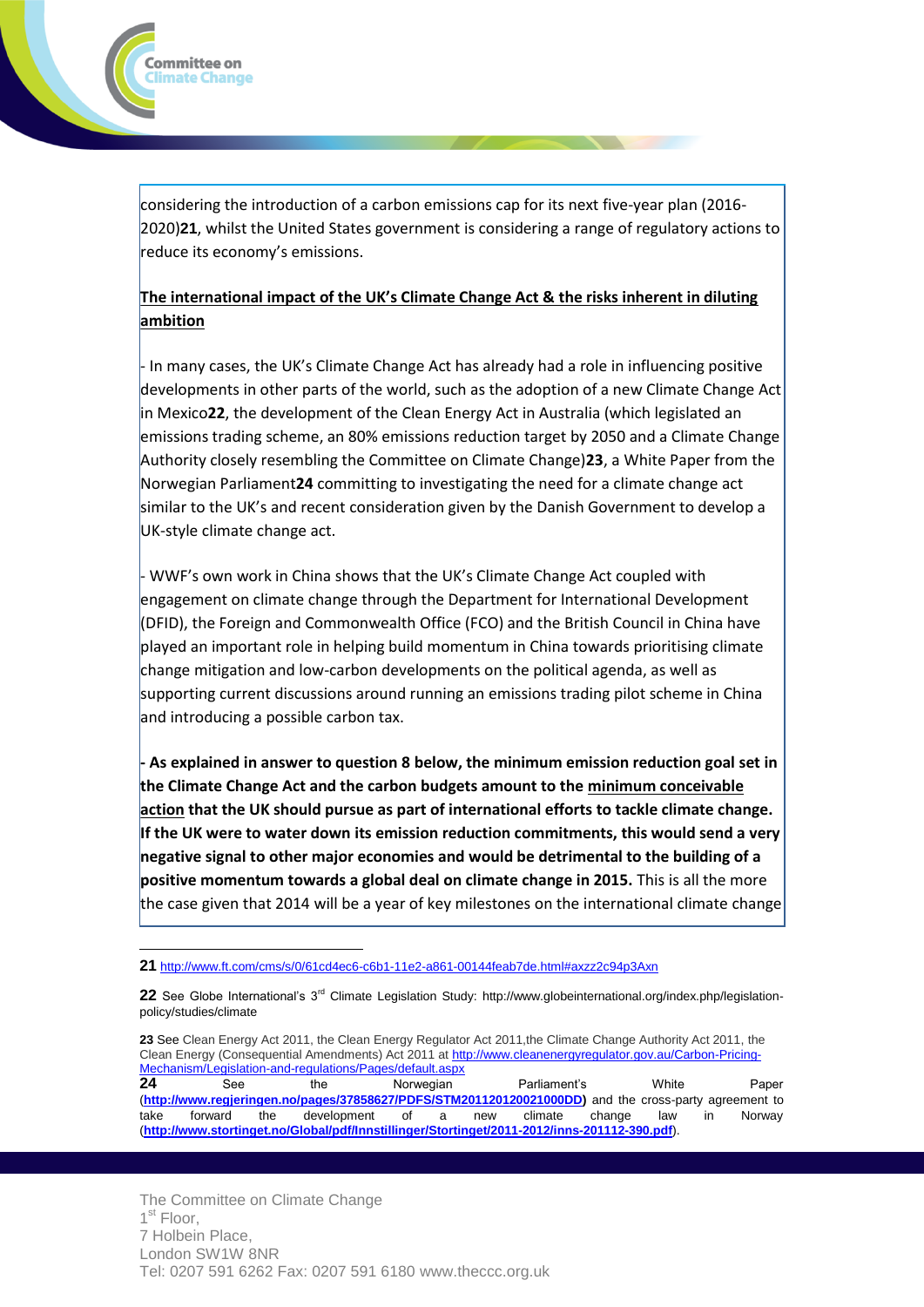

#### **The importance of strengthening the second and third interim carbon budgets**

- At the very least, the UK needs to enter international negotiations on the back of having adopted the Committee's original recommendations for the Fourth Carbon Budget. This would be made all the more credible if the UK Government also accepted to follow the CCC's recommendations on strengthening the second and third carbon budgets. As made clear by the Committee in its 2010 report: *"the [Fourth] Domestic Action budget recommended for 2023-2027, and the indicative 2030 target, will be difficult to achieve unless the UK enters the 2020s at a level of emissions consistent with the Intended budgets for the non-traded sector, rather than with the less ambitious Interim budgets. (…) From the third Intended budget to the fourth Domestic Action budget would entail a feasible reduction of 13% over a five-year period: from the third Interim budget to the fourth Domestic Action budget would require a much more challenging 23% reduction."25*

- Finally, **it should also be stressed that the Committee's original advice in 2010 made clear that the Domestic Action Fourth Carbon Budget of 1950MtCO2e should be strengthened to a Global Offering of 1800MtCO2e once a global deal covering emissions in the 2020s has been agreed.**

**Question 4** *How have the prospects for a new EU package for 2030 changed since the Committee's advice and the setting of the budget? What implications do the latest expectations have for the fourth carbon budget?*

#### **Developments in the EU**

Committee on limate Change.

Since 2010, the European Commission has started working on a new package of climate and energy legislation for 2030. The outcome of current discussions is hard to predict at this stage and it is very unlikely that a formal climate and energy package will be agreed until well after the Government's review of the Fourth Carbon Budget. However, we are encouraged to see the UK Government pushing the EU Commission to consider emission

 $\overline{a}$ **25** Fourth Carbon Budget report, page 31.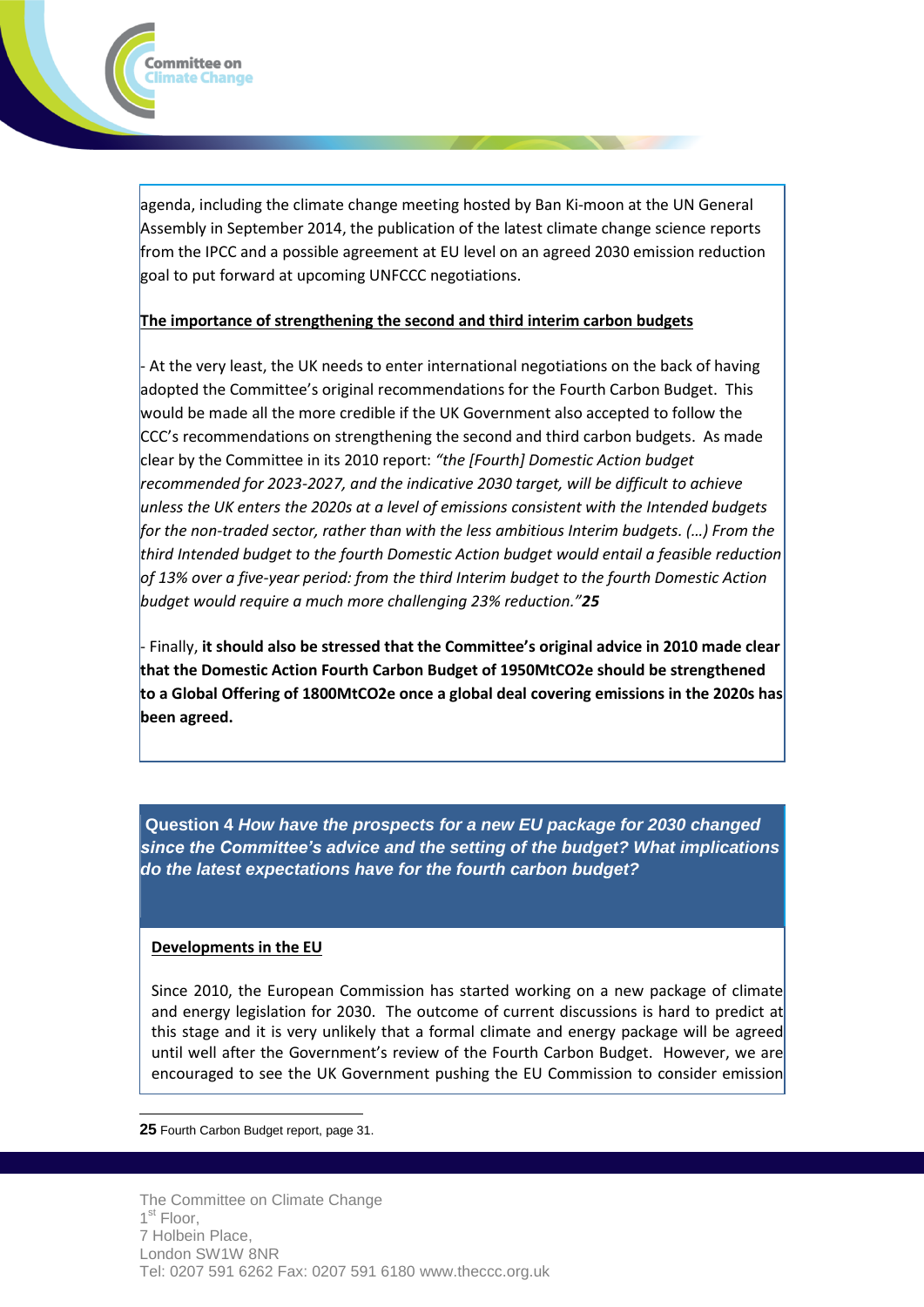

reduction targets well above the 40% figure previously referred to by the Commission and it seems realistic to expect that the draft emission reduction scenarios that will be put forward in the next consultation paper by the Commission will include scenarios looking at 50% emission reductions or more by 2030.

It is important to stress here that the original analysis prepared for the Fourth Carbon Budget made clear that cutting UK emissions by 60% by 2030 was a pre-requisite to ensure that the UK could meet its legally binding goals for 2050 in the Climate Change Act. A key reason was that back-loading an even greater level of decarbonisation efforts to the 2030- 2050 period (the Committee is already assuming 62% cuts in emissions over that period) would undermine the feasibility of the UK meeting the 2050 goal as well as significantly increase the costs of doing so. **Using the lack of a formal EU climate and energy package for 2030 as a reason to delay or dilute the pace of decarbonisation in the UK would therefore be a false economy.** As the International Energy Agency recently pointed in its World Energy Outlook 2011 report "*for every \$1 of investment avoided in the power sector before 2020 an additional \$4.3 would need to be spent after 2020 to compensate for the increased emissions."26*

### **Carbon budgets amount to the minimum conceivable action that the UK should be taking**

As elaborated in more detail in answer to question 8, it should be stressed here that the global emissions pathway on which the minimum 80% emission reduction figure in the Climate Change Act (and the carbon budgets) is based are predicated on a less than 50% chance of keeping average temperature rises to within 2C and also assume that the UK's carbon emissions in 2050 will be higher than what they should be under an equal allocation of emissions globally on a per capita basis. There is therefore a strong case for increasing the UK's emission reduction goals, not diluting them.

**Question 5** *What flexibilities are appropriate to reflect possible future changes in EU and international circumstances?*

As explained in answer to question 8, it should be remembered that the ambition in the Climate Change Act and the carbon budgets to date represent the **minimum conceivable** contribution that the UK should make as part of a global effort to prevent dangerous climate change, both in environmental terms and in terms of international effort sharing. The recent political discourse suggesting the need to dilute the UK's emission reduction

 $\overline{a}$ **26** International Energy Agency, *'World Energy Outlook 2011'*, November 2011: **[http://www.iea.org/weo/docs/weo2011/executive\\_summary.pdf](http://www.iea.org/weo/docs/weo2011/executive_summary.pdf)**, page 2.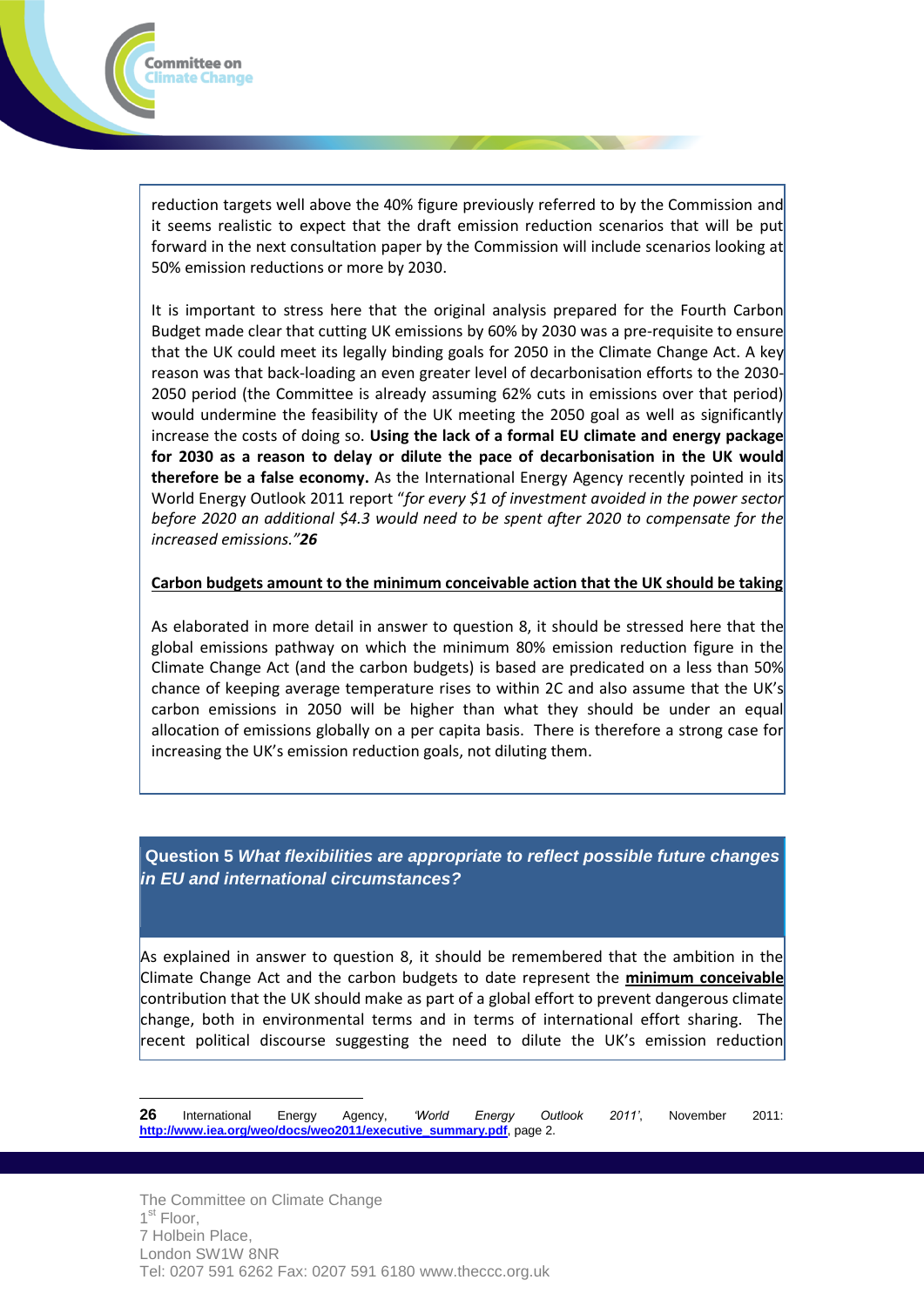

### **The EU's ambition for 2020**

Committee on limate Change

As made clear in section 21 of the Climate Change Act 2008, any changes to carbon budgets can only be made if there *"have been significant changes affecting the basis on which the previous decision was made"*. While the original budget developed in 2010 considered the pace of emission reductions in the EU over the 2020s, it was not predicated on the EU increasing its emission reduction ambitions from 20% to 30% for 2020. The fact that the EU has not done this to date is therefore not relevant in the context of this review. However, it should be pointed out for context that the EU has already met its 20% goal due to the impacts of the economic slowdown and could be set to exceed that objective quite markedly by 2020.

### **Post 2020 ambitions**

**Given that the UK Climate Change Act and its individual carbon budgets are predicated on a less than 50% chance of avoiding average temperature rises in excess of 2C as well as a very conservative approach towards international effort sharing, it is difficult to contemplate circumstances in which it would be appropriate to dilute the UK's emission reduction objectives.** In fact, it is critical that there is at least sufficient flexibility for the Committee to increase the ambition in the Fourth Carbon Budget from the "domestic action budget" of 1950GtCO2e to the Committee's suggested "global offering" of 1800GtCO2e as and when a global deal covering the 2020s is reached.

Even in the event that an international deal on emissions is not agreed in 2015, we would seriously question the wisdom of the UK diluting its carbon emission reduction ambitions at a time when the need to adequately tackle the climate change crisis would require political leadership from key countries like the UK, not a political race to the bottom.

### **B. Technology and economics**

In recommending the level of the fourth carbon budget, the Committee developed scenarios which embodied cost-effective emissions reductions to meet the 2050 target.

These scenarios, set out in detail in the Committee's report *The Fourth Carbon Budget – Reducing emissions through the 2020s*, include substantial investment in low-carbon power generation, roll-out of low-carbon heat (heat pumps and district heating), development of the markets for ultra-low emissions vehicles and a combination of energy efficiency measures and fuel switching in industrial sectors.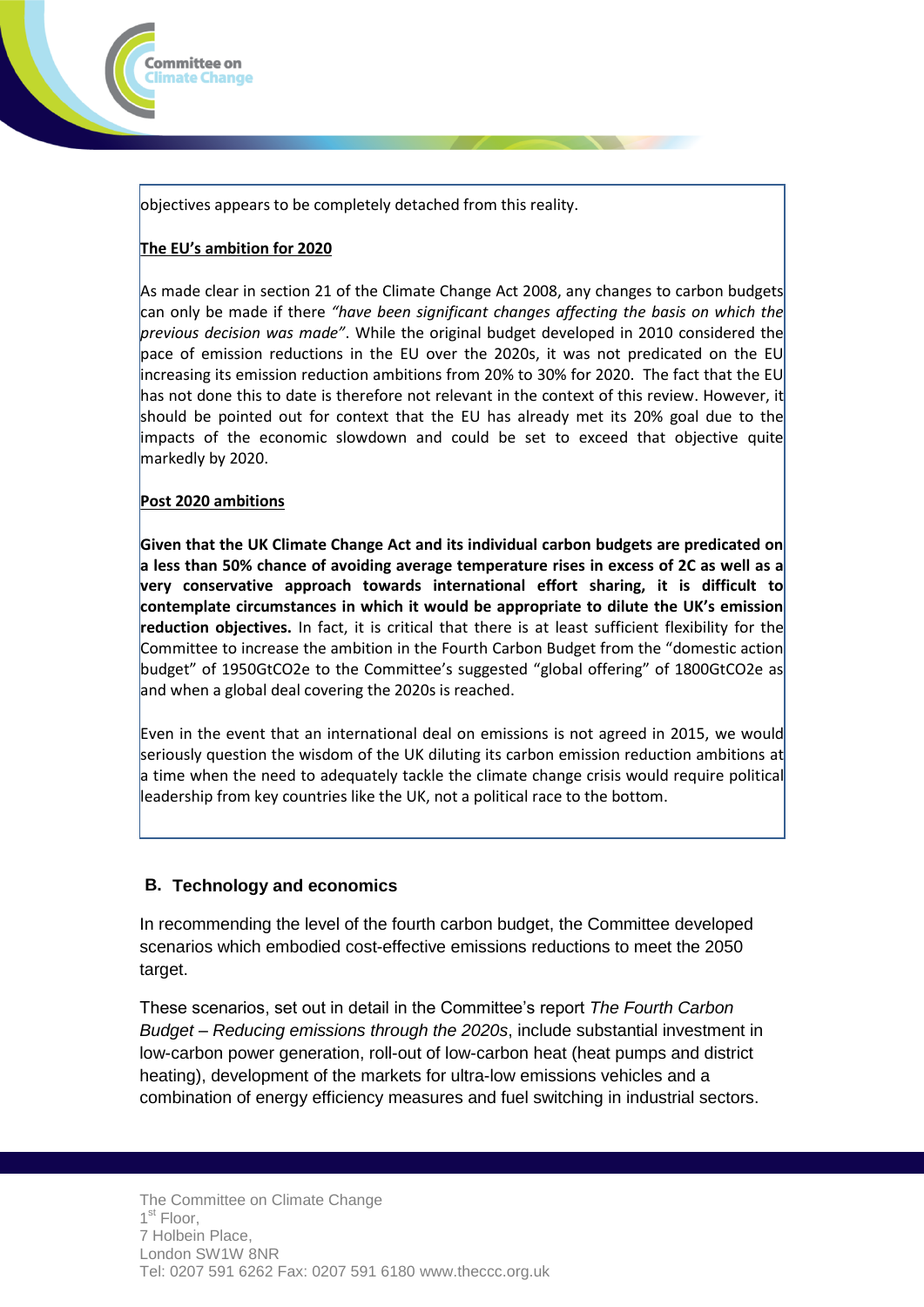

**Question 6** *Is there any new evidence to suggest that the type of scenarios upon which the budget was based are no longer feasible or cost effective?*

#### **Overview**

Committee on limate Change:

We are not aware of any new major evidence showing that a move to a low-carbon economy of the type described in the Fourth Carbon Budget would not be economically sensible. **Most of the recent international evidence that we have reviewed, most notably the work carried out by the IEA and UNEP in their recent World Energy Outlook and Emissions Gap reports (see response to question 1), makes clear that delaying action to decarbonise the economy would increase the costs of tackling climate change**, thus reinforcing the earlier conclusions of the Stern Review back in 2006.

#### **Power sector decarbonisation**

While there have been cost escalations in new nuclear projects being developed in Europe (and therefore upward revisions in the cost estimate for new nuclear in the UK), the evidence that has emerged since 2010 shows that several renewable energy technologies have significantly gone down in costs since 2010 whilst new technologies like offshore wind have a significant cost reduction potential if stable policies can be put in place to support the sector. A recent report from the Institute of Economic Research in Germany (DIW)**27** showed in particular that the models used by the European Commission in its energy roadmaps tend to overestimate the costs of renewable energies whilst underestimating the cost of other technologies.

Examples of cost reductions include:

 $\overline{a}$ 

 **onshore wind:** A report from Bloomberg New Energy Finance**28** showed that the global average levelised costs of onshore wind had fallen dramatically in recent years and that the best onshore wind farms in the world already produce power as economically as coal, gas and nuclear generators (although the economics will of course differ from one region to another).

**<sup>27</sup>** http://www.diw.de/sixcms/detail.php?id=diw\_01.c.424569.de

**<sup>28</sup>** Report from Bloomberg New Energy Finance on Onshore Wind: **<http://www.bnef.com/PressReleases/view/172>**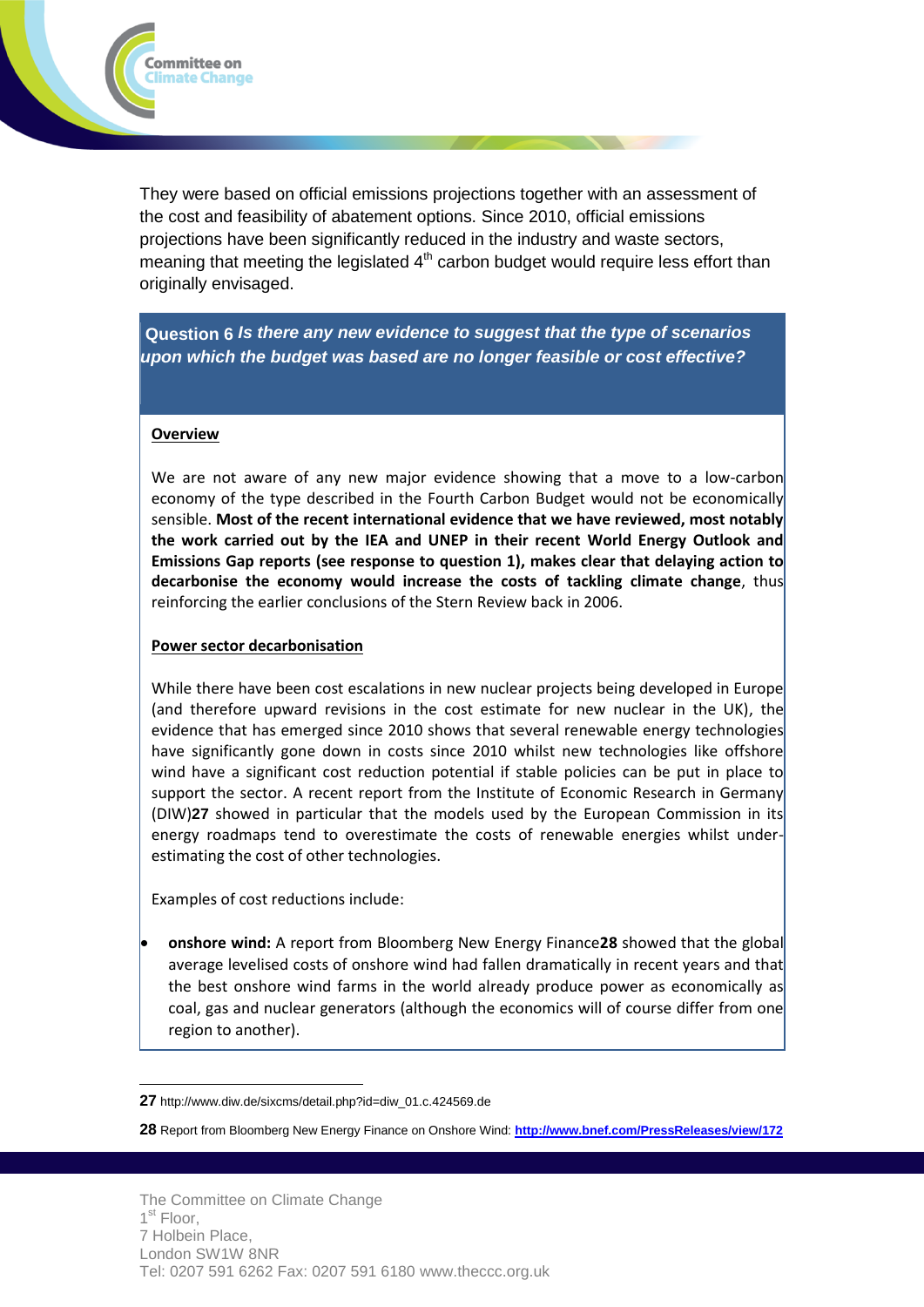

 **offshore wind**: The Crown Estate *Offshore Wind Cost Reduction Pathways Study32*, which is the most in depth review of offshore wind involving over 120 stakeholders across the industry, shows that there are several pathways that could result in the costs of offshore wind going down to £100/MWh or less by 2020, with further substantial cost reductions possible in the 2020s. The report makes clear that long-term predictability in terms of minimum volumes of deployment and financial support hold the key to delivering these costs reductions. As explained in question 7, a stable deployment of offshore wind would also provide a better macro-economic outcome to the UK economy than a heavy dependence on gas.

Conclusions from the Carbon Capture and Storage (CCS) Cost Reduction Taskforce**33** also suggest that that the costs of CCS technology could be brought down should the UK go ahead with a stable demonstration programme for the technology.

**Question 7** *In particular, does the possibility of shale gas in the UK change the economics of the fourth carbon budget?*

*Im* The possibility of shale gas in the UK does not alter the economic case for moving rapidly

**29** http://www.oursolarfuture.org.uk/wp-content/uploads/The-UK-50kW-to-5-MW-solar-PV-market-190611-Final.pdf

**30** The Pew Centre, *Clean Energy Race Report 2011*: http://www.pewenvironment.org/news-room/reports/whoswinning-the-clean-energy-race-2011-edition-85899381106

**31** [http://www.diw.de/sixcms/detail.php?id=diw\\_01.c.424569.de](http://www.diw.de/sixcms/detail.php?id=diw_01.c.424569.de)

 $\overline{a}$ 

Committee on limate Change

**32** The Crown Estate, Offshore Wind Cost Reduction Pathways Study, May 2012: http://www.thecrownestate.co.uk/media/305094/Offshore%20wind%20cost%20reduction%20pathways%20study.pdf

**33** CCS Cost Reduction Taskforce – Final Report: https://www.gov.uk/government/policy-advisory-groups/ccs-costreduction-task-force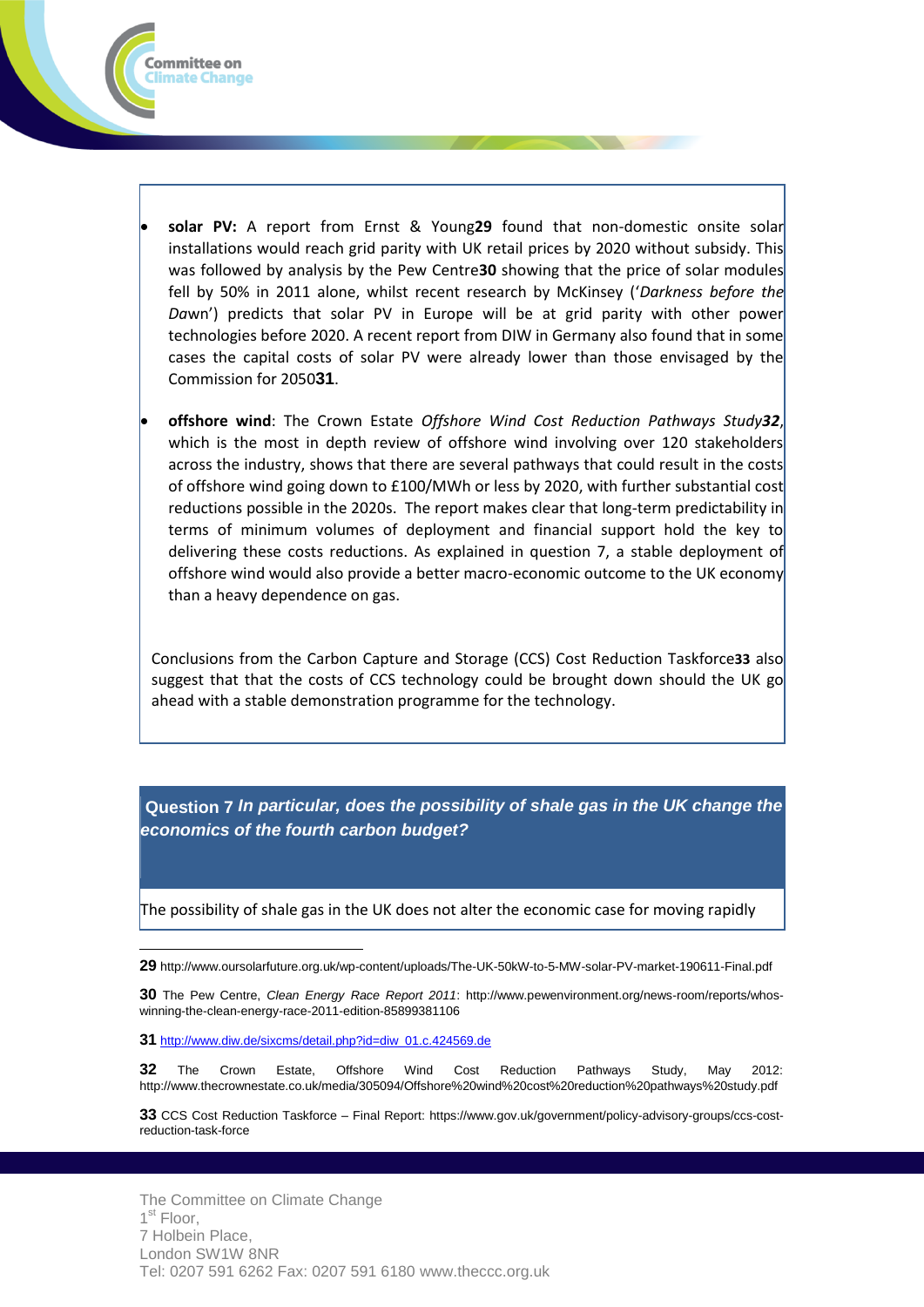

towards a low-carbon energy system.

### **Impacts of shale gas on future gas prices in the EU / UK: the need for a reality check**

- While the UK may have more shale gas reserves than previously thought, it is important to have a reality check on the impact that future shale gas exploration in the UK could have on future gas and electricity prices. It is unlikely that the low gas prices in the United States will last (indeed, prices have nearly doubled since the low in 2012**34**) or that they will be duplicated in Europe. A study by Deutsche Bank suggested that "*those waiting for a shalegas "revolution" outside the US will likely be disappointed, in terms of both price and the speed at which high-volume production can be achieved35*". The IEA published the indicative costs of shale gas developments in Europe and suggested that the costs will be up to three times higher per unit of gas than in the US and similar to those of conventional gas**36**.

- Most forecasts agree that the EU breakeven price will be higher than in the US, particularly as in countries like the UK shale gas in unlikely to be extracted as a by-product of shale oil as it has been in several locations in the United States**37**. There are also considerable question marks as to whether gas prices will be lower than they would have otherwise been. Gas prices are forecast to continue to rise steadily to 2035 even if projections from the IEA and others reflect the current view that these rises may be more moderate than originally projected**38**. This is of course against the backdrop that future gas forecasts can never be relied upon and that failing to reduce the EU's / UK's overall reliance on gas on the assumption that gas prices will be low is a highly risky strategy.

# **Economic case for decarbonisation remains with or without shale gas**

- **Regardless of where the UK may get its gas from to meet future demand, the economic case for rapidly decarbonising the power sector remains a strong one.** A recent report from Cambridge Econometrics showed for example that compared to another dash for gas generation, policies enabling a continued deployment of offshore wind farms in the UK over the next 20 years would increase UK GDP by £20bn/ year by 2030, create 70,000 more jobs by then, reduce gas imports by some £8bn/ year and produce emissions in the power sector that would be 3 times lower, with only minimum impact on UK electricity prices (in the

**36** IEA, Golden rules for a Golden Age of Gas, 2012

**37** Professor Paul Ekins, University College London, UKERC Current Event Blogs, *"The Fracking Battle: No way to conduct energy policy"*, August 2013:<http://ukerc.wordpress.com/>

**38** JRC, 'Unconventional Gas: potential energy market impacts in the European Union' 2012.

 $\overline{a}$ **34** Point Carbon, 2 May 2013[: http://www.pointcarbon.com/news/1.2333221?&ref=searchlist](http://www.pointcarbon.com/news/1.2333221?&ref=searchlist)

**<sup>35</sup>** Hsueh M, Lewis M (2011) European Gas: A first look at EU shale gas prospects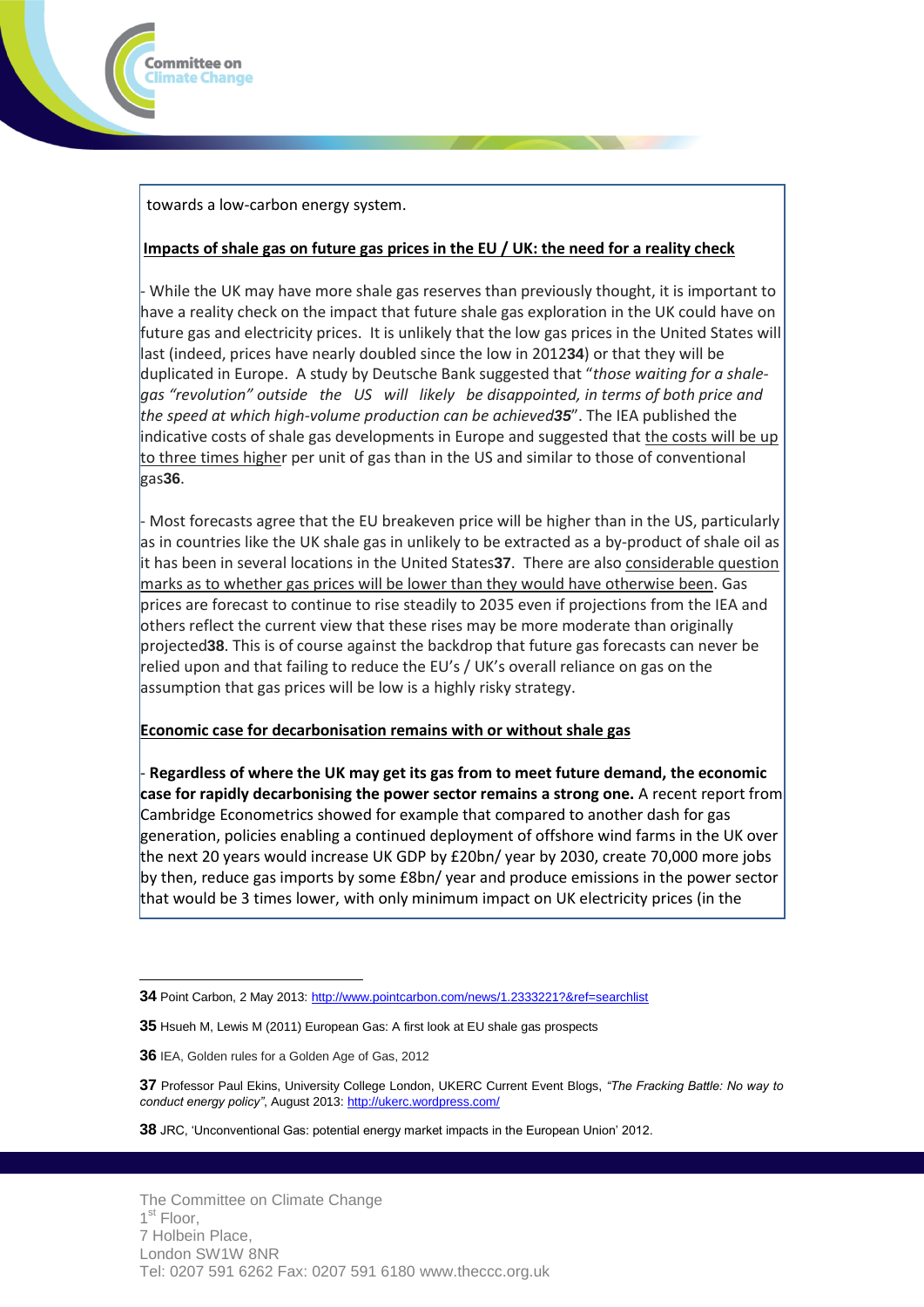

order of 1% by 2030). Importantly, these conclusions remain valid under a wide range of assumptions on the future price of gas **39**.

**Question 8** *Should the budget be tightened to reflect headroom due to significantly lower emissions projections (e.g. due to slower than expected economic growth) since 2010?*

We are of view that the budget should be tightened for the reasons outlined below.

### **Delaying action is a false economy**

A key conclusion from the Stern Review, the Fourth Carbon Budget report, the IEA World Energy Outlook reports and the UNEP's Emissions Gap Report is that the more action to decarbonise the economy is delayed, the more the UK / world economy will find itself locked-in to high carbon infrastructure and will leave itself with a lot to do to reduce emissions in a short period of time. This ultimately increases the costs of mitigating climate change. UNEP noted in particular that *"the increased lock-in of carbon-intensive technologies will lead to significantly higher mitigation costs over the medium- and longterm"40*.

# **The case for tightening the Fourth Carbon Budget**

Therefore, if future emission projections are significantly lower now than they were back in 2010, we would urge for the Fourth Carbon Budget to be tightened to ensure that it requires the UK economy to deliver at least the same level of effort to decarbonise its economy as originally envisaged by the Committee in 2010. This will ensure that the UK economy is "climate proofed" in the long-term and that future periods of economic growth can be accommodated within tight emission limits. **Given that the Fourth Carbon Budget emissions trajectory already requires the UK to reduce its emissions by 62% from 2030 to 2050, tightening ambition now will also ensure that the UK economy does not leave itself with an unfeasible level of emission reductions to be delivered in the 2030- 2050 period,** which would make the 2050 emissions reduction goal more expensive to deliver.

**The carbon budgets only represent the minimum credible level of action that the UK** 

**40** See UNEP Emissions Gap report, page 4.

 $\overline{a}$ **39** Cambridge Econometrics, A study into the Economics of Gas and Offshore Wind, November 2012: [http://www.wwf.org.uk/wwf\\_articles.cfm?unewsid=6342](http://www.wwf.org.uk/wwf_articles.cfm?unewsid=6342)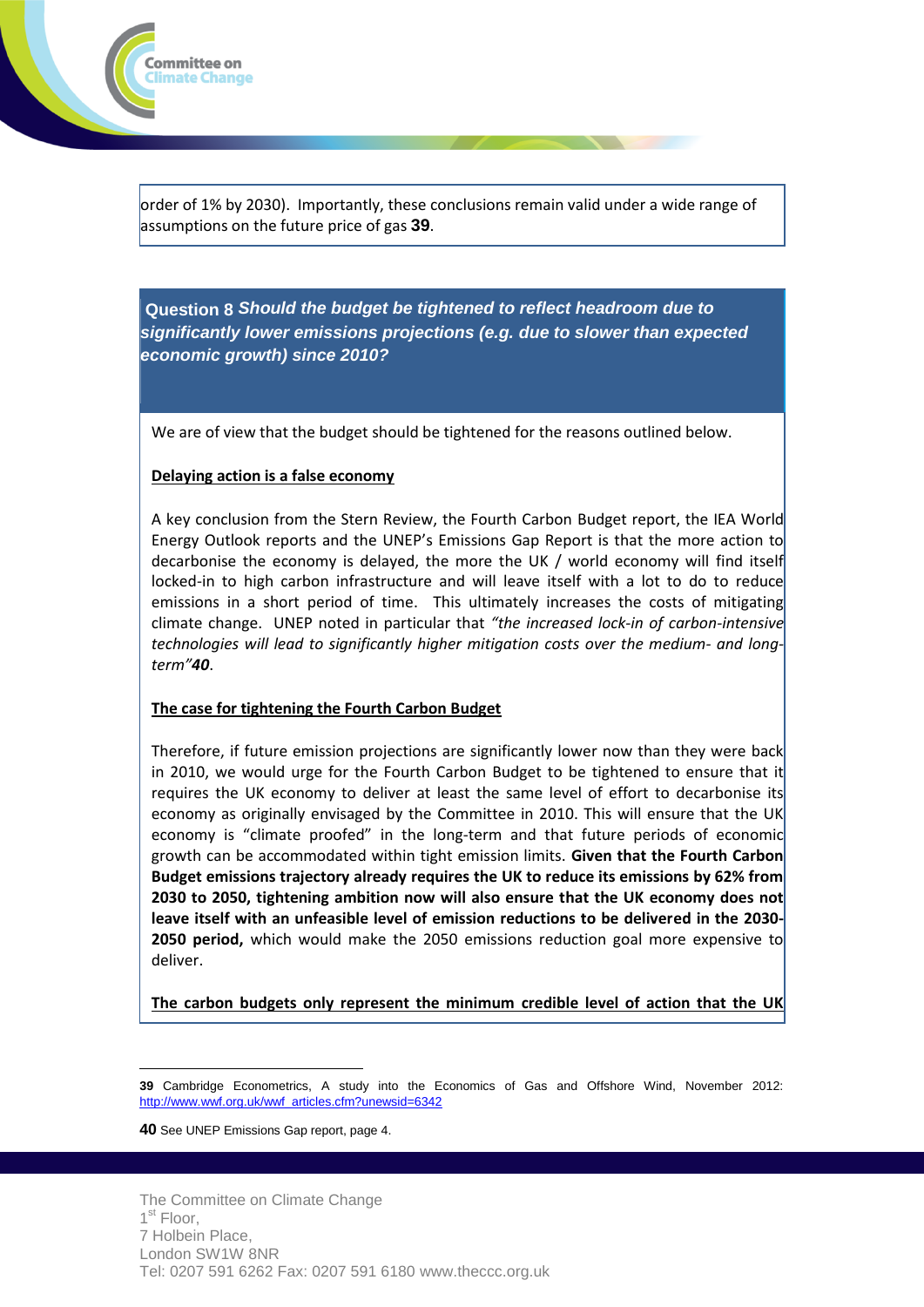

Committee on Iimate Change:

When considering the tightening of the Fourth Carbon Budget, it should be remembered that the ambition in the Climate Change Act and the carbon budgets to date represent the **minimum conceivable** contribution that the UK should make as part of a global effort to prevent dangerous climate change. In fact, the ambition currently contained in the Act and individual carbon budgets falls short of a fair contribution to address dangerous climate change for the following reasons:

- Insufficient ambition: It is not based on a global emissions pathway that would be at least likely (>66% chance) to avoid average global temperatures increasing by more than 2  $°C$ , a longstanding UK and EU policy objective. The Committee's recommendations are instead based on limiting the central expectation of temperature rise "as close as possible" to 2ºC (which in practice implies a less than 50% chance of preventing temperature rises in excess of 2  $°C$ ). In practice, its main criterion has been to select a pathway for global emissions which limits the risk that warming will exceed 4ºC to less than 1%.

- A candid approach to effort sharing: According to recent research from Sandbag (including Sandbag's evidence to this call for evidence)**41**, the UK emissions trajectory described in the Fourth Carbon Budget finds the UK consuming 1.3% of global emissions for the 2010-2050 period. Given that the UK currently represents 0.9% of the global population and is expected by the Committee to represent 0.8% of the population in 2050, this essentially implies that the UK intends to exceed its fair share of the 'emissions space' to the detriment of other developing or emerging economies (this is essentially because whilst the Committee envisages equal global emissions to be set at 2tonnes CO2 per capita by 2050, the annual rate of emission reductions that each country has to take will depend on each country's emissions in 2020, thus giving a greater emissions envelope to countries with higher emissions in 2020). **This matters as an environmentally adequate global deal on emissions is unlikely to be reached while rich industrialised countries are perceived to expropriate 'emissions space' from poorer, developing ones**.

### **C. Other issues**

 $\overline{a}$ 

As required by the Climate Change Act, in designing the fourth carbon budget we considered impacts on competitiveness, fiscal circumstances, fuel poverty and security of energy supply, as well as differences in circumstances between UK nations. Previous high-level conclusions on these were:

 **Competitiveness** risks for energy-intensive industries over the period to 2020 can be addressed under policies already announced by the

**<sup>41</sup>** Sandbag, Response to the Committee on Climate Change Call for Evidence on the Fourth Carbon Budget, August 2013[: http://www.sandbag.org.uk/reports/](http://www.sandbag.org.uk/reports/)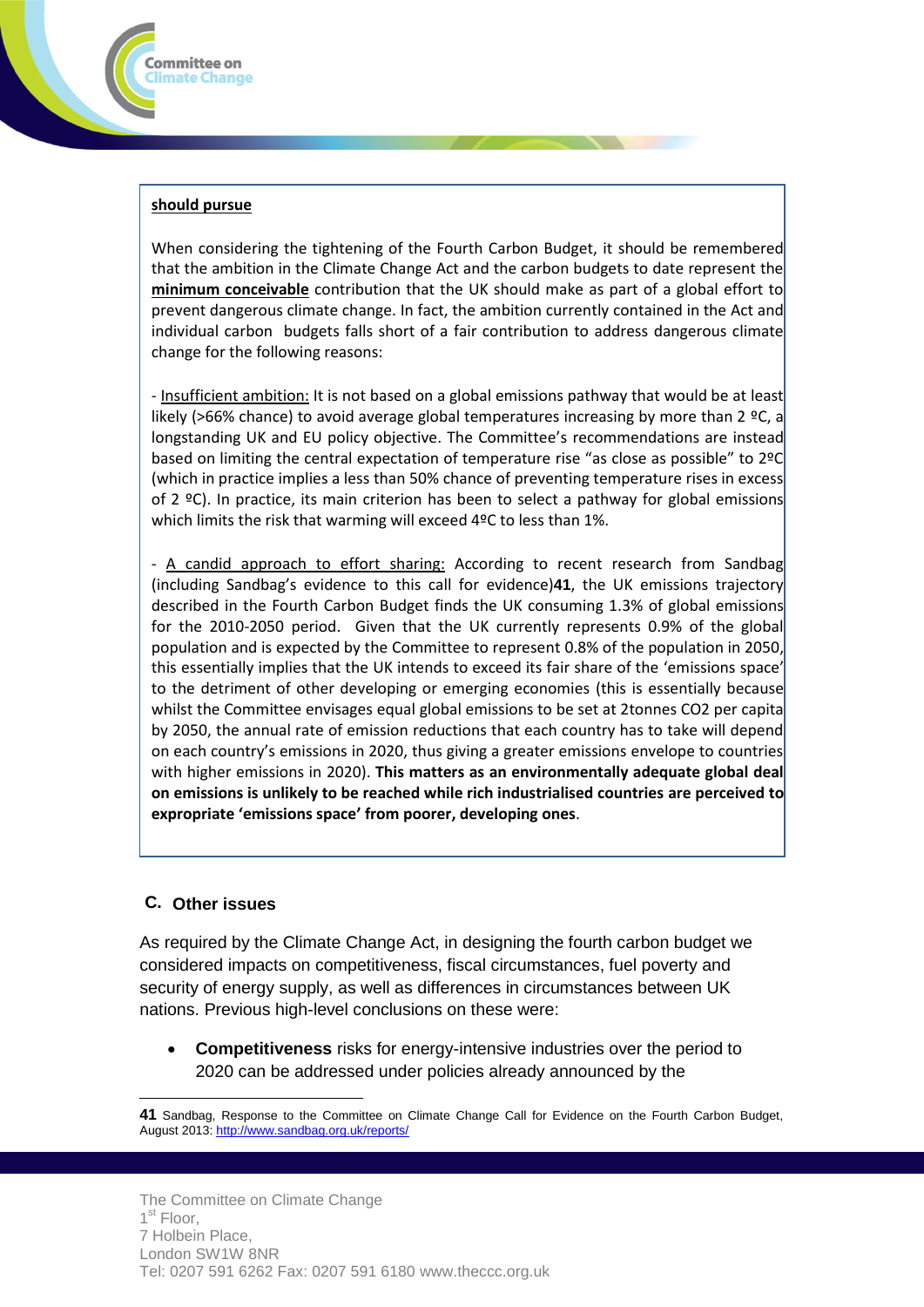

Government. Incremental impacts of the fourth carbon budget are limited and manageable.

- **Fiscal impacts**. The order of magnitude of any fiscal impacts through the 2020s is likely to be small, and with adjusted VED banding and full auctioning of EU ETS allowances could be neutral or broadly positive.
- **Fuel poverty**. Energy policies are likely to have broadly neutral impacts on fuel poverty to 2020, with the impact of increases in electricity prices due to investment in low-carbon generation being offset by energy efficiency improvement delivered under the Energy Company Obligation. Incremental impacts through the 2020s are likely to be limited and manageable through a combination of further energy efficiency improvement, and possible income transfers or social tariffs.
- **Security of supply** risks due to increasing levels of intermittent power generation through the 2020s can be managed through a range of flexibility options including demand-side response, increased interconnection and flexible generation. Decarbonisation of the economy will reduce the reliance on fossil fuels through the 2020s and thus help mitigate any geopolitical risks of fuel supply interruption and price volatility.
- **Devolved administrations**. Significant abatement opportunities exist at the national level across all of the key options (i.e. renewable electricity, energy efficiency, low carbon heat, more carbon-efficient vehicles, agriculture and land use).

**Question 9** *Is there any new evidence to suggest that (incremental) impacts of the fourth carbon budget on competitiveness, the fiscal balance, fuel poverty and security of supply have become unmanageable?*

We are not aware of any new evidence suggesting that this is the case. As explained above, the economic case for rapidly decarbonising the power sector remains a strong one. A recent report from Cambridge Econometrics showed for example that compared to another dash for gas generation, policies enabling a continued deployment of offshore wind farms in the UK over the next 20 years would increase UK GDP by £20bn/ year by 2030, create 70,000 more jobs by then, reduce gas imports by some £8bn/ year and produce emissions in the power sector that would be 3 times lower, with only minimum impact on UK electricity prices (in the order of 1% by 2030).

However, we would make the following observations: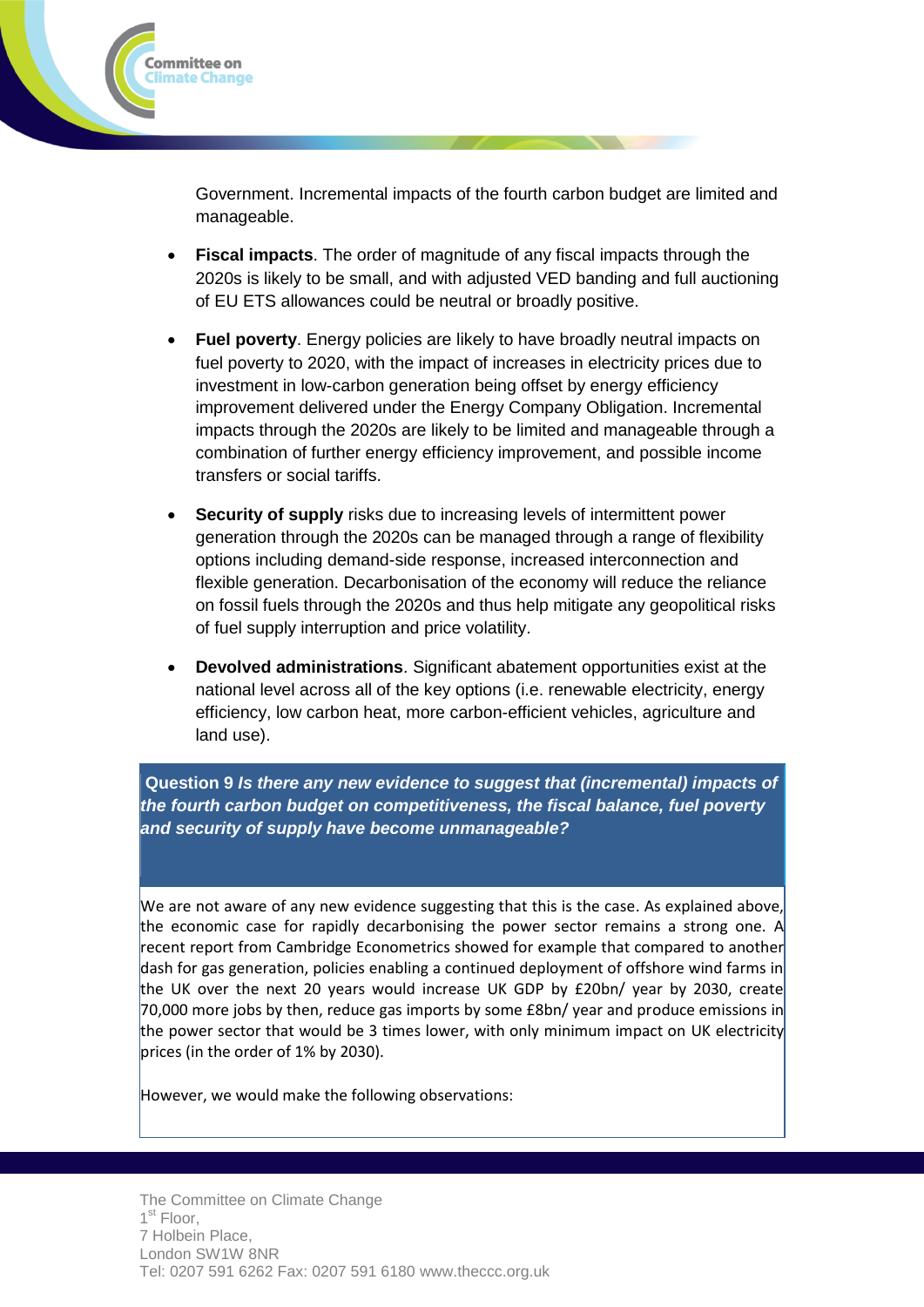

Energy Intensive Users (EIUs): as noted by the Committee in its latest Competitiveness Risks Report, the £250 million compensation fund that was announced by Government for this Spending Review period to protect EIUs against the costs of the EU ETS and the CFP appear to provide adequate protection in the period running to 2020**43**. While impacts on EIUs for the 2020 to 2030 period are less certain, DECC has announced in November 2012 that it was considering exempting some EIUs from additional costs arising from the introduction of CfDs *"where these have a significant impact on their competitiveness"* .

**Question 10** *Is there any new evidence on differences in circumstances between England, Wales, Scotland and Northern Ireland that suggest the need to change the budget?*

n/a

Committee on Climate Change

 $\overline{a}$ 

**Question 11** *Is there anything else not covered in your answers to previous questions that you would like to add?*

Section 10 (2) I of the Climate Change Act requires that international aviation and shipping emissions be taken into account, although not formally included, when setting carbon budgets 1 through 4. Providing headroom for these emissions is also consistent with a 2050 target that includes international aviation and shipping, as per the recommendation of the

**<sup>42</sup>** http://www.theccc.org.uk/wp-content/uploads/2012/12/1672\_CCC\_Energy-Bills\_bookmarked.pdf

**<sup>43</sup>** *'Reducing the UK's carbon footprint and managing competitiveness risks',* Committee on Climate Change, April 2013, see page 10: http://www.theccc.org.uk/publication/carbon-footprint-and-competitiveness/